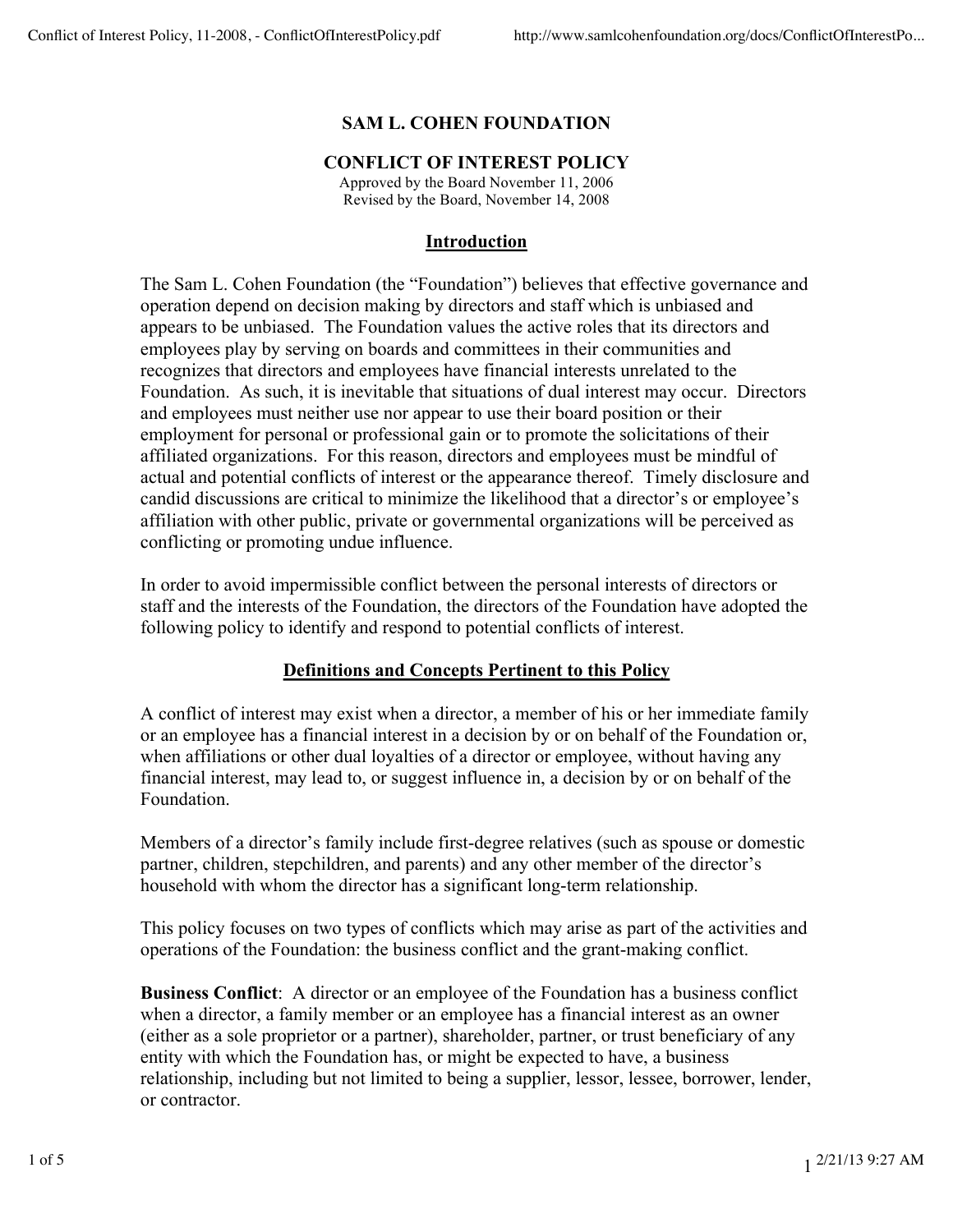**Grant-making Conflict**: A director or an employee of the Foundation has a grantmaking conflict when a director, a family member or an employee either serves as a volunteer or compensated board member, a compensated member of a standing committee, or is a paid employee or independent contractor of an organization (private or governmental) applying for support from the Foundation. Such a fiduciary relationship exists not only at the time of the application, but also with respect to a future relationship that could be anticipated if an organization receives funding from the Foundation.

# **Policy**

It is the policy of the Foundation that no director or employee shall derive any personal profit or gain, directly or indirectly, by reason of his or her directorship or employment by the Foundation, except as authorized by the directors.

If a transaction, agreement or other relationship should arise which might present a conflict of interest, then the remaining directors will determine the extent of the conflict of interest arising from the transaction, agreement or other relationship and the extent (if any) the affected director or employee can participate in the discussion or decision about the transaction, agreement or other relationship.

With respect to any transaction, agreement or other relationship determined to be a conflict of interest, each individual covered by this Policy agrees that such individual will not participate in any decision by or on behalf of the Foundation that benefits such individual, a member of such individual's immediate family, or any organization with which such individual has a formal relationship, except as authorized by the directors in accordance with the procedures outlined below.

# **Procedures for Identifying Potential Conflicts of Interest**

All directors and covered employees (who are defined below) annually must complete a Conflict of Interest Statement that identifies and discloses any existing or potential relationships that may lead to an actual or perceived conflict of interest or act of selfdealing. The Conflict of Interest Statements will be completed annually. Directors and covered employees are responsible for informing the board chair or the executive director of any subsequent changes in a timely manner. Information will be updated as needed, but no less frequently than annually.

The board chair or the executive director will review each Conflict of Interest Statement. These statements may be distributed to the Foundation's board members and Foundation staff, and also may be disclosed publicly on request. Requests by directors that any portion of this statement be kept confidential will be evaluated on a case-by-case basis by the executive director and the board chair. In the event that the requesting director is the board chair, the evaluation will be made by the executive director and another director. In the event the request for confidentiality is made by the executive director, the evaluation will be made by the board chair and another director.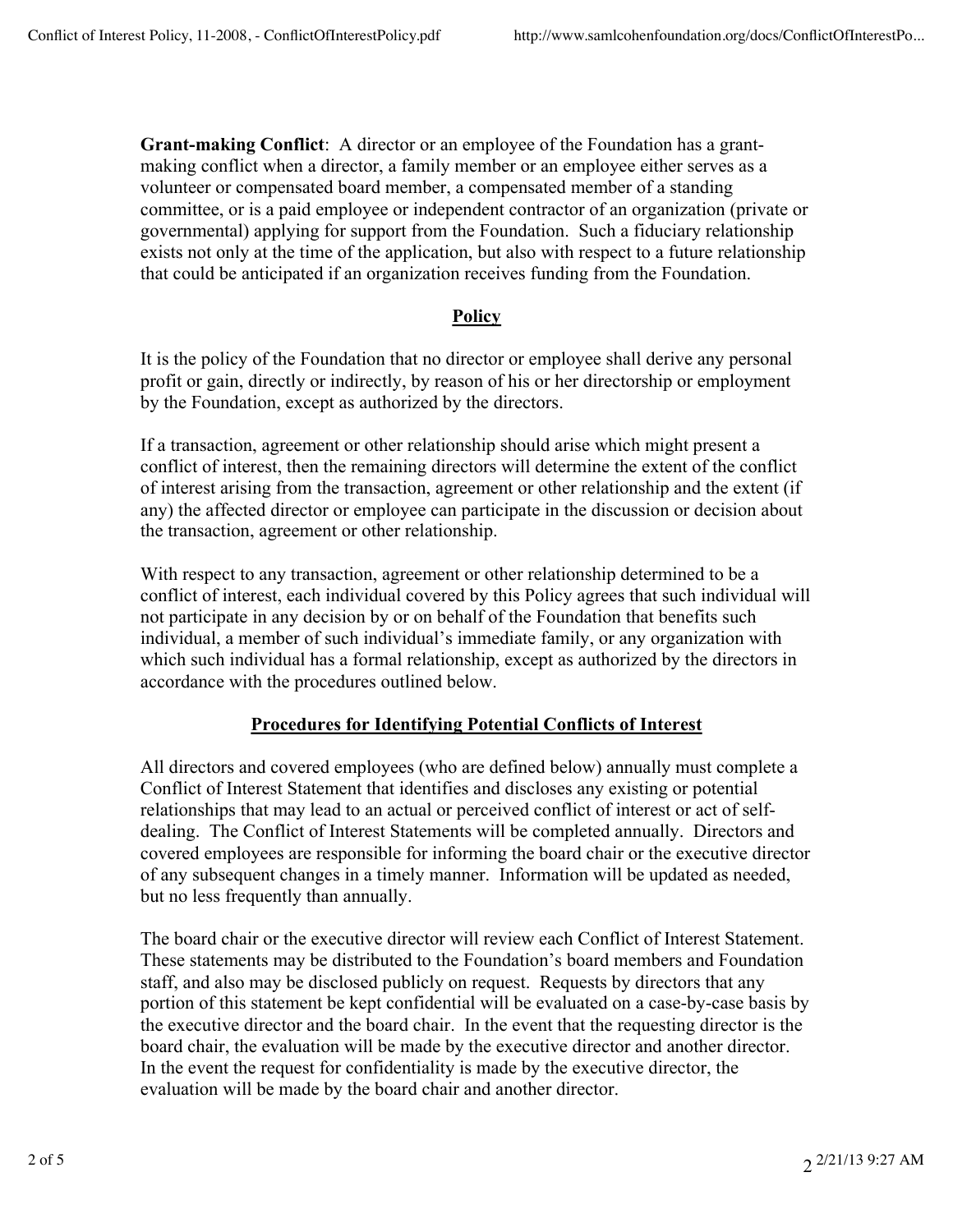Covered employees shall be senior employees, other employees who have a decision making role in hiring, contracting or grant making, and any other employee whom the executive director determines should be a covered employee. Each new director or covered employee shall be advised of the policy and furnished a disclosure statement upon undertaking the duties of such position.

### **Procedures for Discovering and Resolving Conflicts of Interest**

**Disclosure:** Prior to each meeting of the Board of Directors, the executive director will mail an agenda, and all necessary accompanying information, to each of the directors and the covered employees. After receipt of such materials, each director and covered employee must review the materials to determine if any action to be taken by the Foundation could give rise to a conflict of interest.

If an action does involve or may involve a potential Business Conflict or Grant-making Conflict, the director or employee involved shall make known the potential conflict, whether disclosed by his/her written statement or not, at the first possible opportunity.

If the responding director or covered employee reports that an action may constitute a conflict of interest, then the remaining directors shall confirm this position at the meeting. No reported action can be taken on this matter until this decision is confirmed. The remaining directors must determine if the action constitutes a conflict of interest or a perceived conflict of interest and follow the procedures set forth below.

**Recusal Concerning a Conflict of Interest:** When a potential business or grant-making conflict has been identified, any director or employee involved shall answer any questions that may be asked of him or her concerning the nature of the potential conflict, and shall disclose all material facts. The affected director or employee shall not exert personal influence to affect the board's decision, and shall not be counted in determining whether a quorum exists for the board meeting. After disclosure and discussion, the remaining directors (exclusive of the involved director) shall determine whether a conflict of interest exists by a majority vote. If a quorum does not exist but at least two directors are not affected, then this group can discuss and vote on the issue. In this case, the vote must be unanimous.

**Business Conflicts:** If the Board of Directors determines that a business conflict exists with respect to a proposed transaction, such transaction must be rejected, unless the directors determine the transaction would not constitute self-dealing under section 4941 of the Code and accompanying regulations (See Prohibition Against Self-Dealing Policy).

If the business conflict is not an act of self-dealing then the board may reach one of the following conclusions: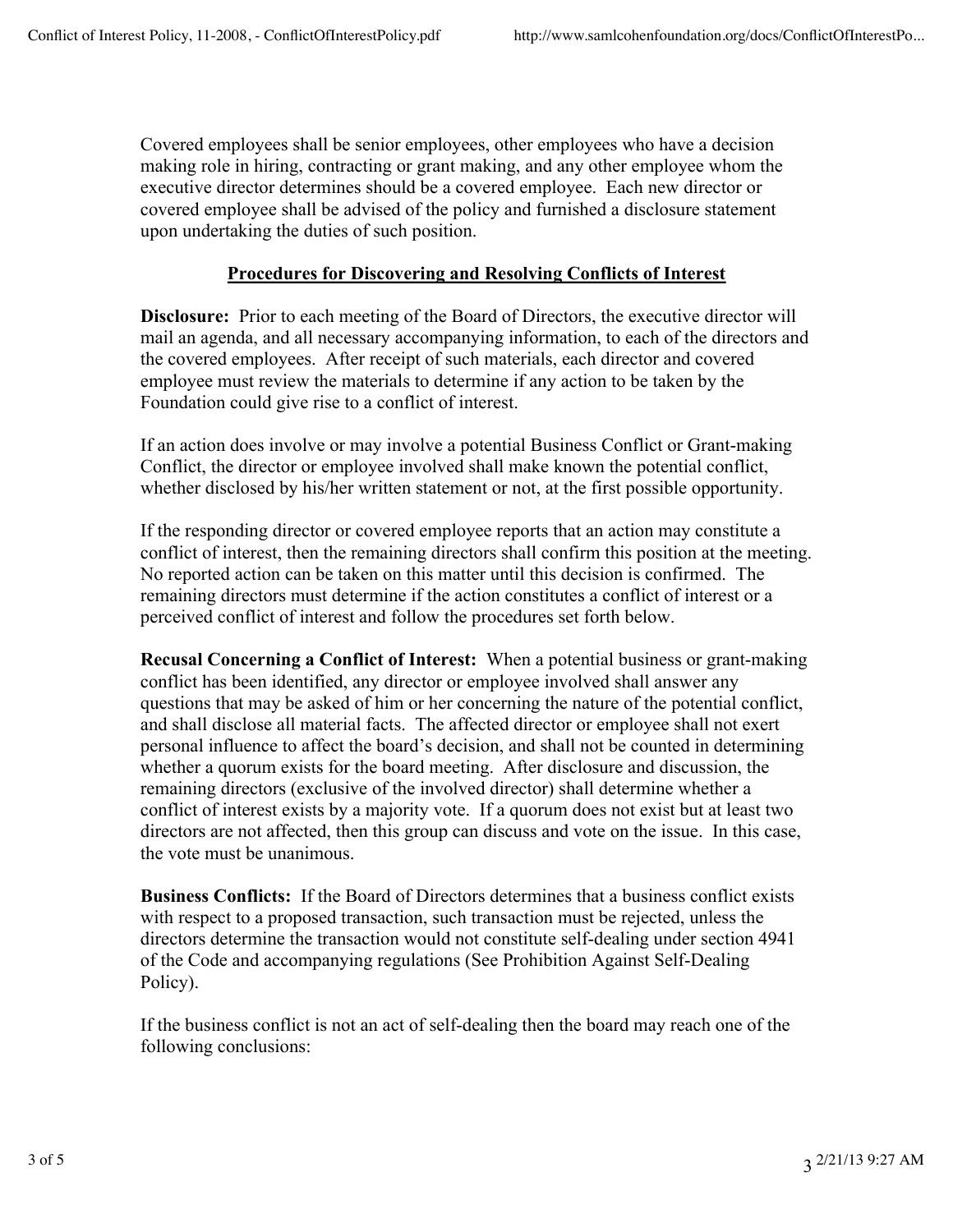- The conflict or appearance of a conflict is grounds to reject the business transaction.
- The conflict or appearance of a conflict is not grounds to reject the business transaction, but the affected director or employee may not participate in the discussion and/or the vote.
- The benefit to the affected director or employee from the relationship under consideration is less than tenuous and incidental, allowing the director or employee to participate in both the discussion and the vote. The director or employee may decide to recuse him or herself from the discussion and/or vote.

Nothing in this policy should be interpreted as preventing the board from rejecting a business transaction partially or solely on the basis of a conflict or the appearance thereof.

**Grant-making Conflicts:** Directors should protect their objectivity by maintaining an arms-length relationship with prospective and actual grantees relative to the design of specific projects, the preparation and submission of specific proposals, and the review and oversight of funded projects.

It is inevitable that situations will arise in which the board must reach a decision about an organization or activity in which one of its members or an employee of the Foundation has an interest that represents an actual or apparent conflict. The Foundation will not automatically disqualify the organization from receiving grant funds on the grounds of a grant-making conflict in which a director (or family member) or an employee is a compensated or volunteer trustee, director, officer of a potential grantee organization, or is compensated as an employee or independent contractor. However, director and staff conflicts must be disclosed in advance of any board discussion or action in which the conflict may be a factor. Upon disclosure, the board must assure through its policies and procedures that its decisions are based on objective review by disinterested parties.

In the case of a grant-making conflict, the board may reach one of the following conclusions:

- The conflict or appearance of a conflict is grounds to reject the grant application.
- The conflict or appearance of a conflict is not grounds to reject the grant application, but the affected director or employee may not participate in the discussion and/or the vote.
- The benefit to the affected director or employee from the relationship under consideration is less than tenuous and incidental, allowing the director or employee to participate in both the discussion and the vote. The director or